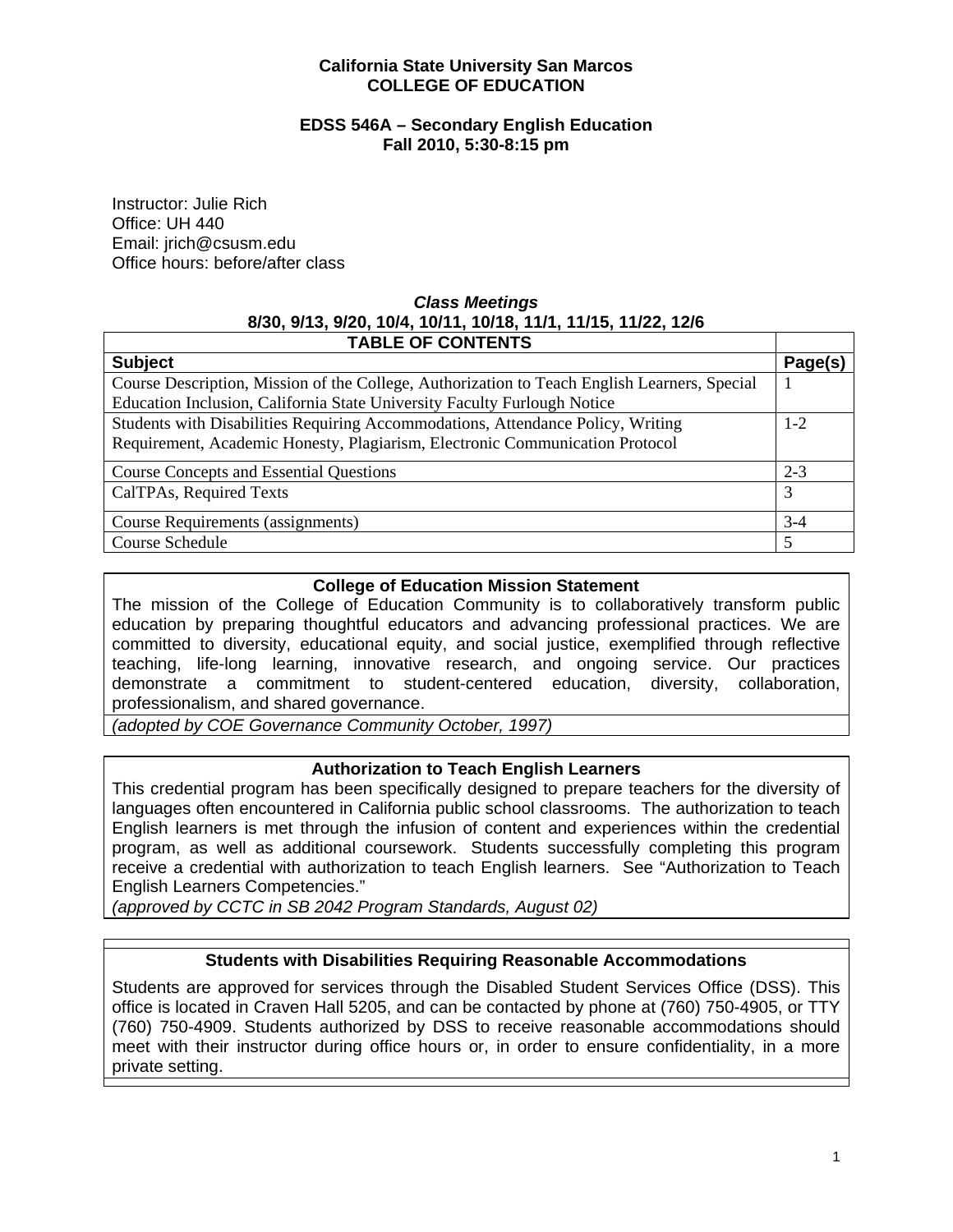#### **College of Education Attendance Policy**

Due to the dynamic and interactive nature of courses in the COE, all students are expected to attend all classes and participate actively. At a minimum, a student must attend more than 80% of class time, or s/he may not receive a passing grade for the course at the discretion of the instructor.

*For this course:* **If you miss more than 2 sessions, you will not pass the course.** If you miss 2 sessions, you are not eligible for an "A." If extenuating circumstances occur, the student should contact the instructor as soon as possible to make appropriate arrangements. Notification of an absence does not constitute an excuse.

### **All University Writing Requirement**

Every course at the university must have a writing requirement of at least 2500 words. This course meets that requirement through the lesson plan, reading reflections, case study, and TPE reflective statements.

#### **CSUSM Academic Honesty Policy**

"Students will be expected to adhere to standards of academic honesty and integrity, as outlined in the Student Academic Honesty Policy. All written work and oral presentation assignments must be original work. All ideas/materials that are borrowed from other sources must have appropriate references to the original sources. Any quoted material should give credit to the source and be punctuated with quotation marks.

Students are responsible for honest completion of their work including examinations. There will be no tolerance for infractions. If you believe there has been an infraction by someone in the class, please bring it to the instructor's attention. The instructor reserves the right to discipline any student for academic dishonesty in accordance with the general rules and regulations of the university. Disciplinary action may include the lowering of grades and/or the assignment of a failing grade for an exam, assignment, or the class as a whole."

Incidents of Academic Dishonesty will be reported to the Dean of Students. Sanctions at the University level may include suspension or expulsion from the University.

### **Plagiarism:**

As a professional educator and a credential candidate, it is expected that you will do your own work, and contribute equally to group projects and processes. Plagiarism or cheating is unacceptable under any circumstances. If you are in doubt about whether your work is paraphrased or plagiarized see the Plagiarism Prevention for Students website http://library.csusm.edu/plagiarism/index.html. If there are questions about academic honesty, please consult the University catalog.

#### **Electronic Communication Protocol**

Electronic correspondence is a part of your professional interactions. If you need to contact the instructors, e-mail is often the easiest way to do so. It is our intention to respond to all received e-mails in a timely manner. E-mail and on-line discussions are a very specific form of communication, with their own nuances and etiquette. Because e-mail is convenient and is used for both personal and professional purposes, you should be mindful of courtesies and limitations with regard to professional e-mail. You should not expect immediate responses to e-mail at any time, especially to queries posted on weekends and holidays, late at night, or early in the morning.

Reading and responding to e-mail takes a great deal of time. Often the response is more involved and complicated than can be adequately conveyed in e-mail form. If you have a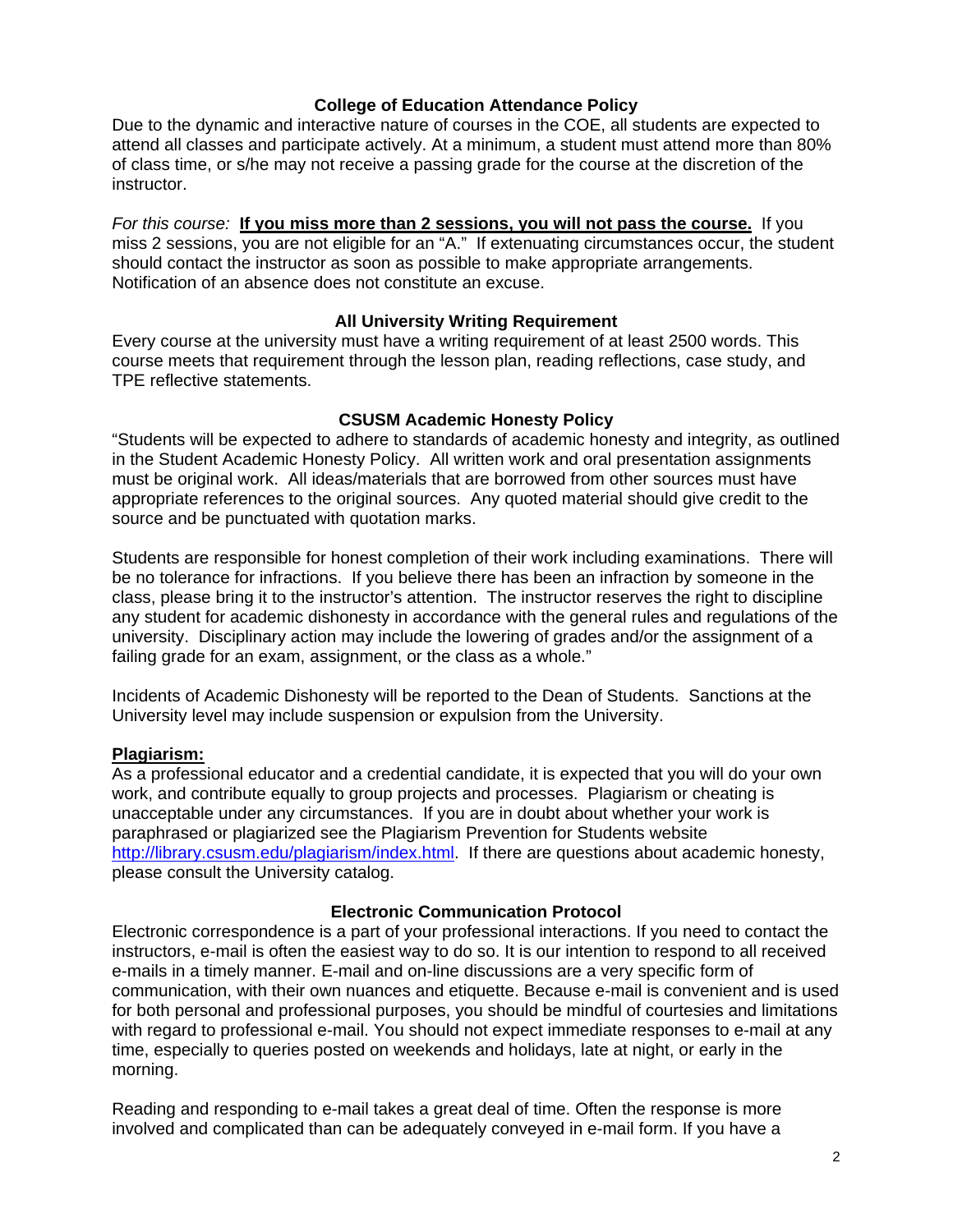multifaceted question or issue, it would probably be best to have a verbal discussion face to face or on the phone. E-mail sent in all upper case (or lower case) letters, major typos, slang, salutations that are very personal, etc. often communicate more than the sender originally intended. With that said, please be mindful of all e-mail and on-line discussion messages you send to your colleagues, to faculty members in the College of Education, or to persons within the greater educational community. All electronic messages should be crafted with professionalism and care.

Things to consider:

- Would I say in person or on the phone what this electronic message specifically says?
- How could this message be misconstrued?
- Can this message wait until I see the recipient in person?
- Does this message represent my highest self?
- Am I sending this electronic message to avoid a face-to-face conversation?

Most importantly, recognize that emotionally-charged messages never achieve the effect for which the author had hoped. E-mail messages based on anger, frustration, and sarcasm more often than not achieve the result of damaging the writer's professional and personal reputation. Before sending such a message ask yourself if you would send this to a parent, a principal, or a school board member. Likewise, if there is ever a concern with an electronic message sent to you, please talk with the author in person in order to correct any confusion. The best advice is to wait 48 hours before sending or replying to any emotionally-charged e-mail. In that time period, you will likely have developed a more professional approach, and hopefully, have concluded that the matter should be pursued in person or not at all.

### **Course Description**

This course is designed in a seminar format to focus intensively on the discipline of English/Language Arts. In this course, students will explore theories and strategies for teaching all facets of language arts: speaking, listening, reading, writing, thinking, and collaborating (although these are artificial separations), paying particular attention to scaffolding student learning for access and success. Students will be required to apply their learning in related assignments and clinical practice experiences during teaching and/or observations.

### **Course Prerequisite**

Admission to the Single Subject/CLAD Teacher Credential Program.

### **Concepts and Essential Questions**

## **Know your students (Introduction, chs. 1, 2)**

How will you get to know your students?

How will this knowledge enhance your teaching and your students' learning? How will you apply and implement this knowledge into your curriculum and your pedagogy? What place does knowledge of your students have in the scaffolding of learning? How and why will you form relationships and communication lines with parents?

### **Social justice in your English classroom (chs. 17, 18, 25)**

What does an effective learning environment in your classroom look like, feel like? How will you develop a community of learners that is inclusive? How will you teach respect through your actions and through your curriculum? How will you ensure that your classroom is student-centered? What place and effect will gender, race, and culture have on learning in your English classroom?

### **Organization and management (chs. 1, 7, 23, 24,)**

What is the effect of your planning and organization on your students' learning?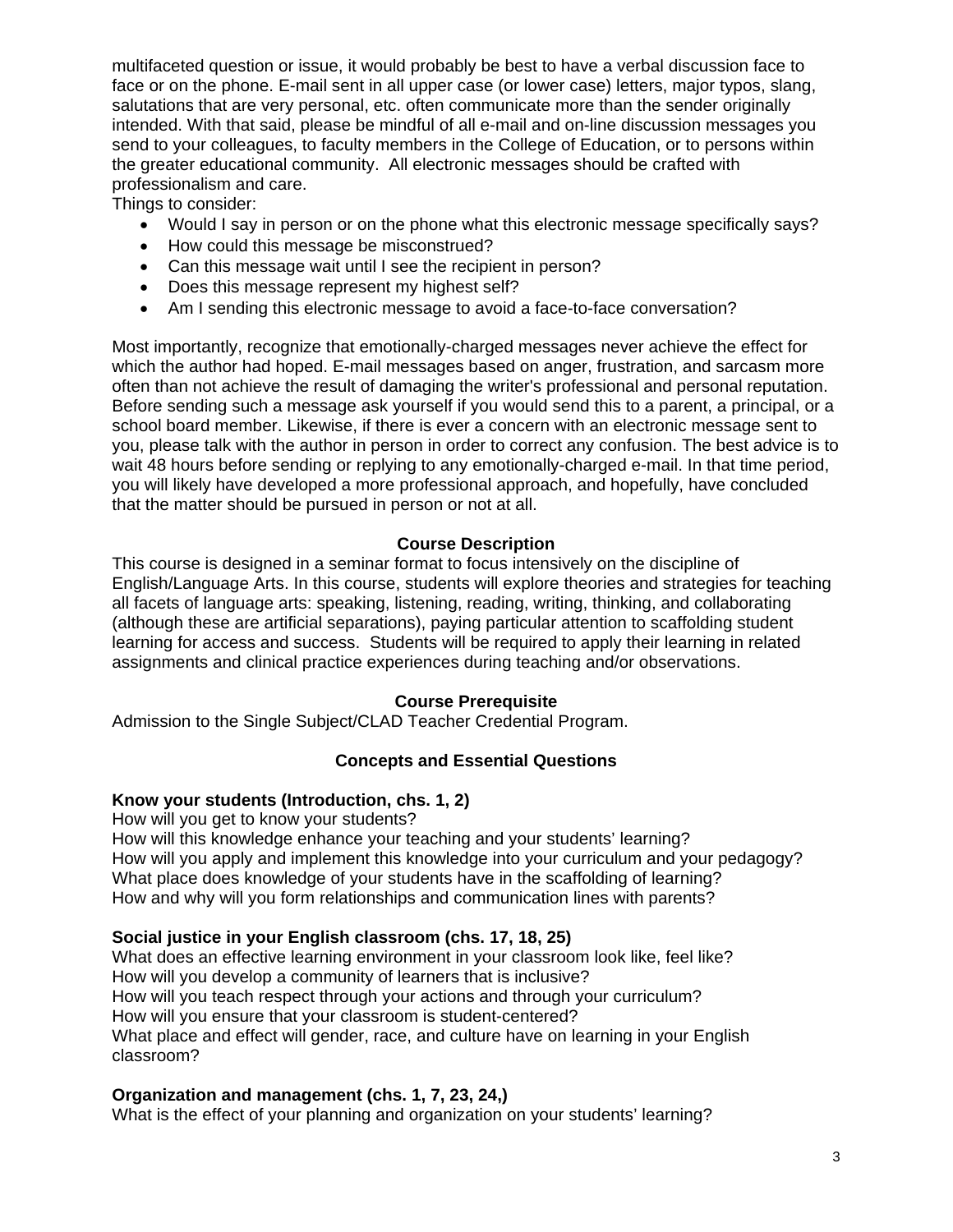How will you manage the paper load and provide appropriate and helpful feedback for 175+ students?

What role will students play in your organizational and management plan? How will you organize yourself so that you have a life outside your classroom?

## **Academic components of the English classroom (chs. 4, 5, 6, 7, 8, 11)**

What is the place of vocabulary in your English classroom?

What is the place of grammar in your English classroom?

 proficiency? What effective, research-based approaches will you use for developing your students' writing

How will you teach students to be independent, critical readers and 'comprehenders'? How will you know students understand and are progressing?

How will you model the [real life power] of lifelong reading, a well developed vocabulary, and strong writing skills?

### **Critical thinking (chs. 9, 19)**

What is the role of inquiry in your English curriculum?

How will you use questioning to scaffold understanding and encourage your students' critical thinking?

How do conversation and writing help your students to think?

## Transforming the English classroom for the 21<sup>st</sup> century (chs. 2, 3, 10, 16, 21, 22, 26, 27)

How will you engage in professional conversations and discussions with colleagues,

administrators, and policy makers to effect change in the curriculum?

What expectations do you have for all of your students to become proficient readers and writers as requisites for navigating the 21<sup>st</sup> Century?

### **Teacher Performance Expectation Competencies**

This course is designed to help teachers seeking the Single Subject Credential to develop the skills, knowledge, and attitudes necessary to assist schools and districts in implementing an effective program for all students. The successful candidate will be able to merge theory and practice in order to realize a comprehensive and extensive educational program for all students.

# **California Teacher Performance Assessment (CalTPA)**

Beginning July 1, 2008 all California credential candidates must successfully complete a stateapproved system of teacher performance assessment (TPA), to be embedded in the credential program of preparation. At CSUSM this assessment system is called the CalTPA or the TPA for short.

To assist your successful completion of the TPA a series of informational seminars are offered over the course of the program. TPA related questions and logistical concerns are to be addressed during the seminars. Your attendance to TPA seminars will greatly contribute to your success on the assessment.

Additionally, COE classes use common pedagogical language, lesson plans (lesson designs), and unit plans (unit designs) in order to support and ensure your success on the TPA and more importantly in your credential program.

The CalTPA Candidate Handbook, TPA seminar schedule, and other TPA support materials can be found on the COE website provided at the website provided: http://www.csusm.edu/coe/CalTPA/ProgramMaterialsTPA.html